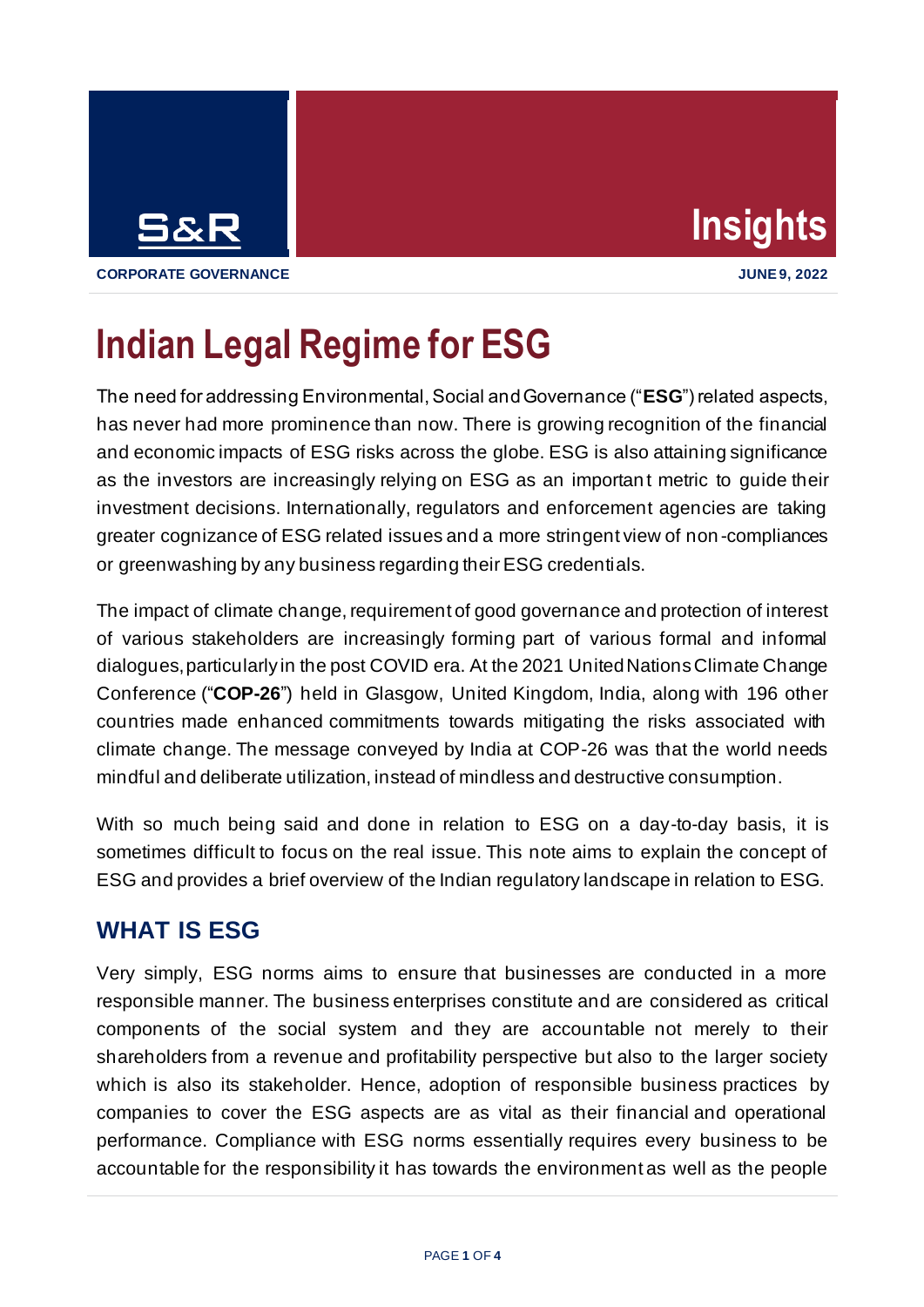who make up the entire ecosystem either as employees or customers or other stakeholders.

## **ESG LEGAL REGIME IN INDIA**

While there are various laws that have been introduced in India at different times for protection of the environment, $^{\text{1}}$  equitable treatment and overall well-being of employees $^{\text{2}}$ and for corporate governance, there has not been any single piece of legislation covering all elements of ESG or standards for ESG related criteria on a uniform basis. Even though in the last 10-12 years, various initiatives have been introduced to focus on ESG related compliances, this has been done in a fragmented manner and often on a voluntary basis.

The Ministry of Corporate Affairs ("**MCA**") has been providing guidance for ensuring responsible business conduct by companies. The MCA introduced the 'Voluntary Guidelines on Corporate Social Responsibility' in 2009, for mainstreaming the concept of business responsibility. These guidelines were subsequently revised after extensive consultations with business, academia, civil society organizations and the government, and issued as the National Voluntary Guidelines on Social, Environment and Economic Responsibilities of Business ("**NVG**"). 3

NVGs emphasize that businesses must endeavorto become responsible actors in society, to move towards sustainable growth and economic development. In March 2019, NVGs were revised and updated and the National Guidelines on Responsible Business Conduct ("**NGRBC**")<sup>4</sup> were released.

After introduction of NVG, the Securities and Exchange Board of India ("**SEBI**") also took note of the fact that the listed entities access funds from the public, and thus, have an element of public interest involved, and are obligated to make exhaustive continuous

<sup>1</sup> For instance, the Environment (Protection) Act, 1986 entails rules in relation to e-waste management, bio-medical waste, solid waste, ozone depleting substances, construction and demolition waste, hazardous waste, hazardous chemicals, plastic waste, batteries and rules to assess environmental impact of establishment of any industry. Water (Prevention and Control of Pollution) Act, 1974 and Air (Prevention and Control of Pollution) Act, 1981, imposes obligations on companies for prevention, control and abatement of water and air pollution. Additionally, Wildlife (Protection) Act, 1972, the Forest (Conservation) Act, 1980 and the Biological Diversity Act, 2002 ensures that companies do not interfere with the natural ecosystems of their area of operations.

<sup>&</sup>lt;sup>2</sup> Factories Act, 1948 and state specific shops and establishment acts regulate working conditions and terms of employment of certain categories of workmen/employees. Payment of Wages Act, 1936, Minimum Wages Act, 1948 and Equal Remuneration Act, 1976 ensure fair and equitable pay. Contract Labour (Regulation and Abolition) Act, 1970 and Child and Adolescent Labour (Prohibition and Regulation) Act, 1986 regulates employment of contract labor and prohibits child labor in India, respectively. Trade Unions Act, 1926, provides for registration of a trade unions and the rights/liabilities of a registered trade union. Employees State Insurance Act, 1948, Employees Provident Fund and Miscellaneous Provision Act, 1952, Payment of Gratuity Act, 1972 and Maternity Benefit Act, 1961 are other social security laws introduced for the benefit of workforce and for their overall well-being.

<sup>&</sup>lt;sup>3</sup> National Voluntary Guidelines on Social, Environment and Economic Responsibilities of Business' issued by the Ministry of Corporate Affair, dated July 2011; as available at [https://www.mca.gov.in/Ministry/latestnews/National\\_Voluntary\\_Guidelines\\_2011\\_12jul2011.pdf](https://www.mca.gov.in/Ministry/latestnews/National_Voluntary_Guidelines_2011_12jul2011.pdf)

<sup>4</sup> *National Guidelines on Responsible Business Conduct*' published by the MCA, dated 15 March 2019: as available at [https://www.mca.gov.in/Ministry/pdf/NationalGuildeline\\_15032019.pdf](https://www.mca.gov.in/Ministry/pdf/NationalGuildeline_15032019.pdf)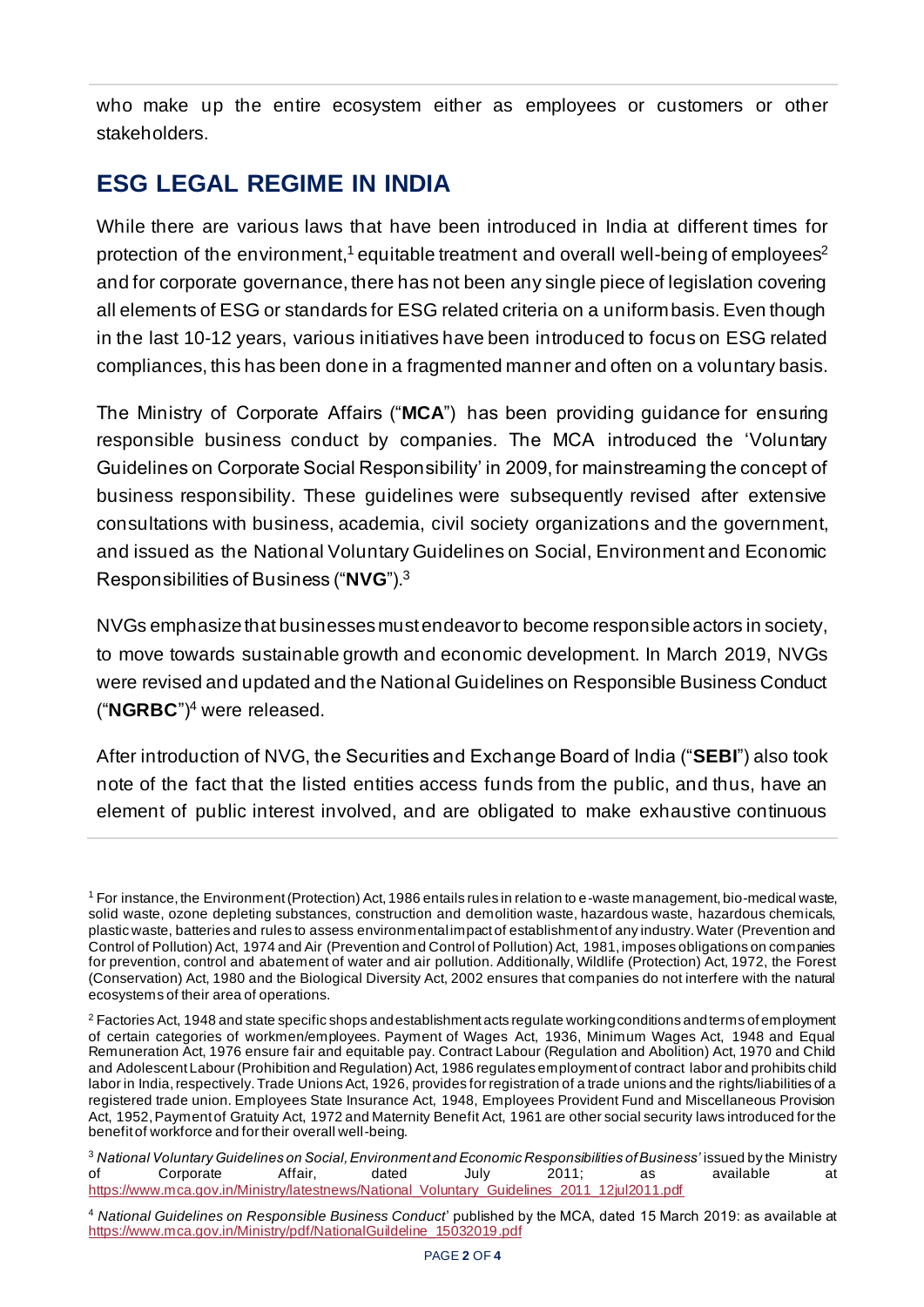disclosures on a regular basis. Accordingly, in 2012, SEBI introduced the requirement for the top 100 listed companies by market capitalization to include the Business Responsibility Report ("**BRR**") as part of their annual report so that the relevant listed entities could describe the initiatives taken by them from an ESG perspective. In 2015, SEBI extended the requirement of making such disclosures to the top 500 listed companies. In 2017, SEBI advised that 'integrated reporting' may be adopted voluntarily from the financial year 2017-18 by the top 500 companies which are required to prepare BRR. Subsequently, in 2019, the requirement of making the BRR disclosures was extended to the top 1000 companies by market capitalization.

In 2021, the BRR was replaced by the Business Responsibility and Sustainability Report ("**BRSR**"), which is a more comprehensive reporting framework and focuses on measurable key performance indicators across all the principles of the NGRBCs. <sup>5</sup> The BRSR reporting is mandatory for top 1000 listed companies by market capitalization from financial year 2022-2023. Additionally, the MCA has, through 'Report of the Committee on Business Responsibility Reporting', <sup>6</sup> prescribed voluntary ESG disclosures in the format provided as BRSR Lite for other listed and unlisted companies.

The Indian Companies Act, 2013 (the "**Companies Act**") has codified the duties of directors in respect of their responsibilities towards community and environment. Section 166 of the Companies Act requires a director of the company to 'act in the best interest of the community as well as the environment'. The Supreme Court has held<sup>7</sup> that the duty of a director to act in good faith under section 166(2) of the Companies Act is not limited to the company and its shareholders but also extends towards the environment. The Companies Act further requires the annual board report to include the steps taken by the board of directors toward the conservation of energy, utilization of alternative sources of energy and capital investment in energy conservation equipment. Section 135 of the Companies Act and the rules framed thereunder constitute a comprehensive code on the corporate social responsibility of every company (irrespective of the type of industry or the number of employees).

A 'Sustainable Finance Group' ("**SFG**") has been set up in the Reserve Bank of India ("**RBI**") in May 2021 to co-ordinate with other national and international agencies on issues relating to climate change and with an objective to suggest strategies and introduce a regulatory framework, including appropriate ESG disclosures, which could be prescribed

<sup>5</sup> Circular on '*Business responsibility and sustainability reporting by listed entities'* published by the SEBI, dated 10 May 2021; as available at; [https://www.sebi.gov.in/legal/circulars/may-2021/business-responsibility-and-sustainability](https://www.sebi.gov.in/legal/circulars/may-2021/business-responsibility-and-sustainability-reporting-by-listed-entities_50096.html)[reporting-by-listed-entities\\_50096.html](https://www.sebi.gov.in/legal/circulars/may-2021/business-responsibility-and-sustainability-reporting-by-listed-entities_50096.html)

<sup>6</sup> *Report of the Committee on Business Responsibility Reporting* dated May 8, 2020 published by the MCA; as available at [https://www.mca.gov.in/Ministry/pdf/BRR\\_11082020.pdf](https://www.mca.gov.in/Ministry/pdf/BRR_11082020.pdf)

<sup>7</sup> Supreme Court's judgment in *M.K Ranjitsinh vs Union of India* (Writ Petition (Civil) No. 838 of 2019); dated 19 April 2021